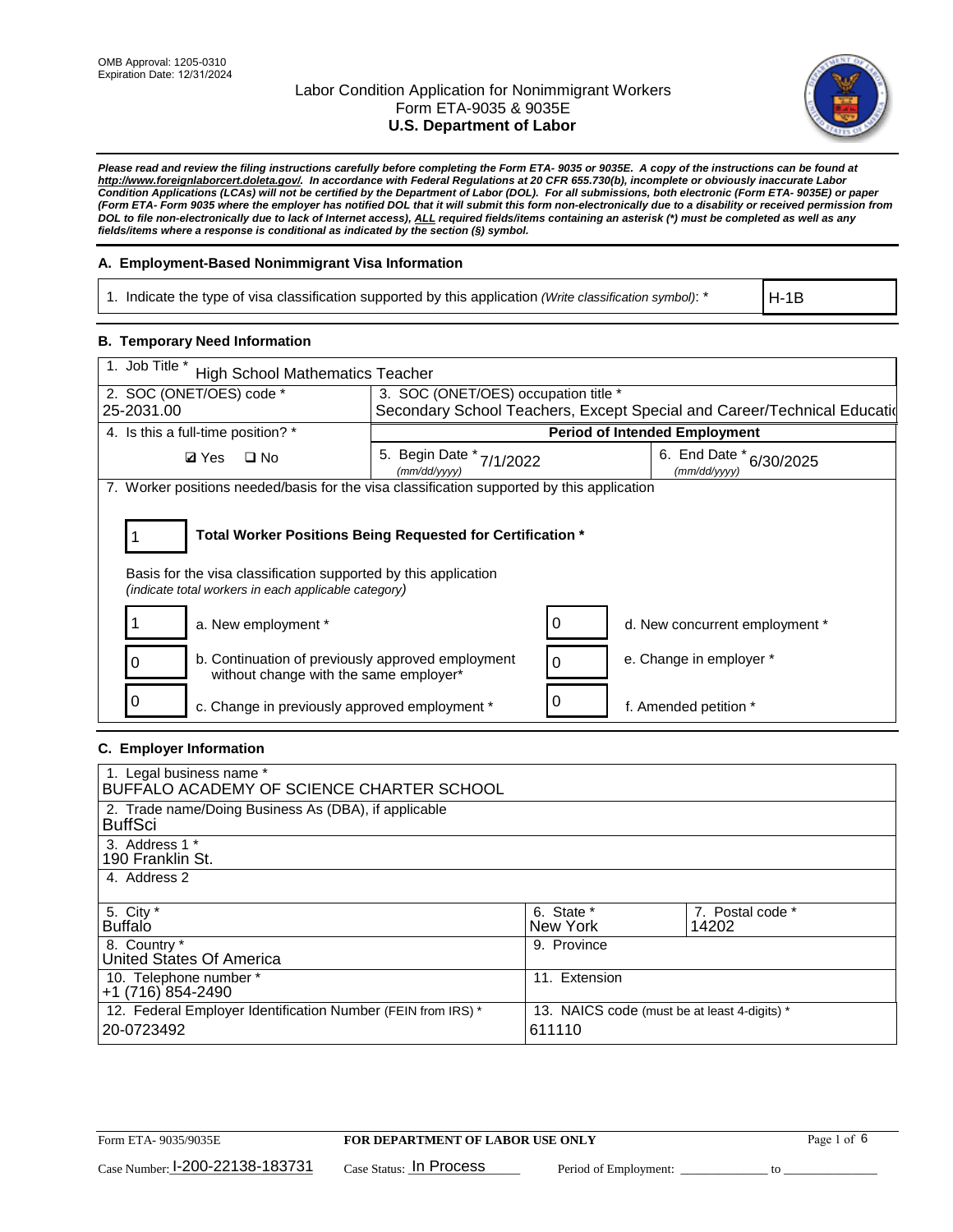

## **D. Employer Point of Contact Information**

**Important Note**: The information contained in this Section must be that of an employee of the employer who is authorized to act on behalf of the employer in labor certification matters. The information in this Section must be different from the agent or attorney information listed in Section E, unless the attorney is an employee of the employer.

| 1. Contact's last (family) name *                     | 2. First (given) name * |                        | 3. Middle name(s)         |
|-------------------------------------------------------|-------------------------|------------------------|---------------------------|
| Polat                                                 | Joseph                  |                        | В.                        |
| 4. Contact's job title *<br><b>Executive Director</b> |                         |                        |                           |
| 5. Address 1 *<br>335 Doat Street                     |                         |                        |                           |
| 6. Address 2                                          |                         |                        |                           |
| 7. City $*$<br><b>Buffalo</b>                         |                         | 8. State *<br>New York | 9. Postal code *<br>14211 |
| 10. Country *<br>United States Of America             |                         | 11. Province           |                           |
| 12. Telephone number *                                | 13. Extension           | 14. E-Mail address     |                           |
| +1 (716) 854-2490                                     | 1111                    | polat@buffsci.org      |                           |

## **E. Attorney or Agent Information (If applicable)**

**Important Note**: The employer authorizes the attorney or agent identified in this section to act on its behalf in connection with the filing of this application.

| 1. Is the employer represented by an attorney or agent in the filing of this application? *<br>If "Yes," complete the remainder of Section E below. | <b>Ø</b> Yes<br>$\square$ No |                    |                               |                                                      |
|-----------------------------------------------------------------------------------------------------------------------------------------------------|------------------------------|--------------------|-------------------------------|------------------------------------------------------|
| 2. Attorney or Agent's last (family) name §                                                                                                         | 3. First (given) name §      |                    |                               | 4. Middle name(s)                                    |
| Grael Jr.                                                                                                                                           | Marcos                       |                    | Aurelio                       |                                                      |
| 5. Address 1 §<br>One Commerce Plaza                                                                                                                |                              |                    |                               |                                                      |
| 6. Address 2<br><b>Suite 1900</b>                                                                                                                   |                              |                    |                               |                                                      |
| 7. City §<br>8. State §<br>9. Postal code §<br>Albany<br>New York<br>12260                                                                          |                              |                    |                               |                                                      |
| 10. Country §<br>United States Of America                                                                                                           |                              | 11. Province       |                               |                                                      |
| 12. Telephone number §                                                                                                                              | 13. Extension                | 14. E-Mail address |                               |                                                      |
| +1 (518) 487-7600                                                                                                                                   |                              |                    | immigration@woh.com           |                                                      |
| 15. Law firm/Business name §                                                                                                                        |                              |                    | 16. Law firm/Business FEIN §  |                                                      |
| Whiteman Osterman & Hanna LLP                                                                                                                       |                              |                    | 14-1564599                    |                                                      |
| 17. State Bar number (only if attorney) §                                                                                                           |                              |                    |                               | 18. State of highest court where attorney is in good |
| 5839766                                                                                                                                             |                              | New York           | standing (only if attorney) § |                                                      |
| 19. Name of the highest State court where attorney is in good standing (only if attorney) §                                                         |                              |                    |                               |                                                      |
| Third Department                                                                                                                                    |                              |                    |                               |                                                      |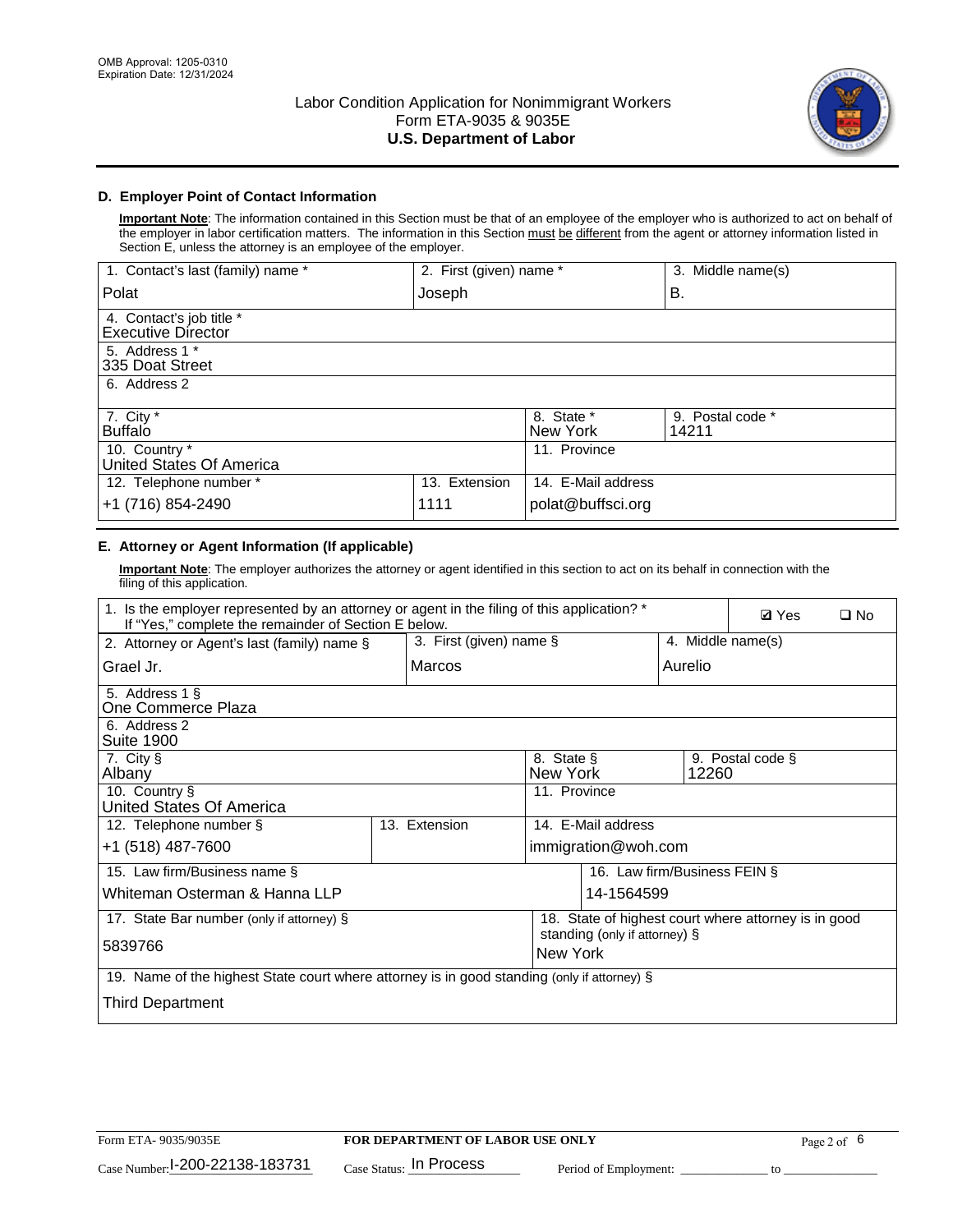

#### **F. Employment and Wage Information**

**Important Note**: The employer must define the intended place(s) of employment with as much geographic specificity as possible. Each intended place(s) of employment listed below must be the worksite or physical location where the work will actually be performed and cannot be a P.O. Box. The employer must identify all intended places of employment, including those of short duration, on the LCA. 20 CFR 655.730(c)(5). If the employer is submitting this form non-electronically and the work is expected to be performed in more than one location, an attachment must be submitted in order to complete this section. An employer has the option to use either a single Form ETA-9035/9035E or multiple forms to disclose all intended places of employment. If the employer has more than ten (10) intended places of employment at the time of filing this application, the employer must file as many additional LCAs as are necessary to list all intended places of employment. See the form instructions for further information about identifying all intended places of employment.

#### a.*Place of Employment Information* 1

| 1. Enter the estimated number of workers that will perform work at this place of employment under<br>the LCA.*                 |                         |  |                                          |                          |               |             |  |
|--------------------------------------------------------------------------------------------------------------------------------|-------------------------|--|------------------------------------------|--------------------------|---------------|-------------|--|
| 2. Indicate whether the worker(s) subject to this LCA will be placed with a secondary entity at this<br>place of employment. * |                         |  |                                          |                          | $\square$ Yes | <b>Z</b> No |  |
| 3. If "Yes" to question 2, provide the legal business name of the secondary entity. §                                          |                         |  |                                          |                          |               |             |  |
| 4. Address 1 *<br>190 Franklin St.                                                                                             |                         |  |                                          |                          |               |             |  |
| 5. Address 2                                                                                                                   |                         |  |                                          |                          |               |             |  |
| 6. City $*$<br><b>Buffalo</b>                                                                                                  |                         |  | 7. County *<br>Erie                      |                          |               |             |  |
| 8. State/District/Territory *<br>9. Postal code *<br><b>New York</b><br>14202                                                  |                         |  |                                          |                          |               |             |  |
| 10. Wage Rate Paid to Nonimmigrant Workers *<br>10a. Per: (Choose only one)*                                                   |                         |  |                                          |                          |               |             |  |
| □ Hour □ Week □ Bi-Weekly □ Month ☑ Year<br>From $\text{\$}$ 52580 00 To: $\text{\$}$                                          |                         |  |                                          |                          |               |             |  |
| 11. Prevailing Wage Rate *<br>11a. Per: (Choose only one)*                                                                     |                         |  |                                          |                          |               |             |  |
| 52580 00<br>$\mathbf S$                                                                                                        |                         |  | □ Hour □ Week □ Bi-Weekly □ Month ☑ Year |                          |               |             |  |
| Questions 12-14. Identify the source used for the prevailing wage (PW) (check and fully complete only one): *                  |                         |  |                                          |                          |               |             |  |
| 12.<br>A Prevailing Wage Determination (PWD) issued by the Department of Labor                                                 |                         |  |                                          | a. PWD tracking number § |               |             |  |
| 13.<br>A PW obtained independently from the Occupational Employment Statistics (OES) Program<br>$\blacktriangledown$           |                         |  |                                          |                          |               |             |  |
| a. Wage Level (check one): §                                                                                                   |                         |  |                                          | b. Source Year §         |               |             |  |
| ला<br>□⊪<br>□Ⅲ                                                                                                                 | $\Box$ IV<br>$\Box$ N/A |  |                                          | 7/1/2021 - 6/30/2022     |               |             |  |
| 14.<br>A PW obtained using another legitimate source (other than OES) or an independent authoritative source                   |                         |  |                                          |                          |               |             |  |
| a. Source Type (check one): §<br>$\Box$ CBA<br>$\Box$ DBA<br>$\square$ SCA                                                     | $\Box$ Other/ PW Survey |  |                                          | b. Source Year §         |               |             |  |
| c. If responded "Other/ PW Survey" in question 14.a, enter the name of the survey producer or publisher §                      |                         |  |                                          |                          |               |             |  |
|                                                                                                                                |                         |  |                                          |                          |               |             |  |
| d. If responded "Other/ PW Survey" in question 14.a, enter the title or name of the PW survey §                                |                         |  |                                          |                          |               |             |  |
|                                                                                                                                |                         |  |                                          |                          |               |             |  |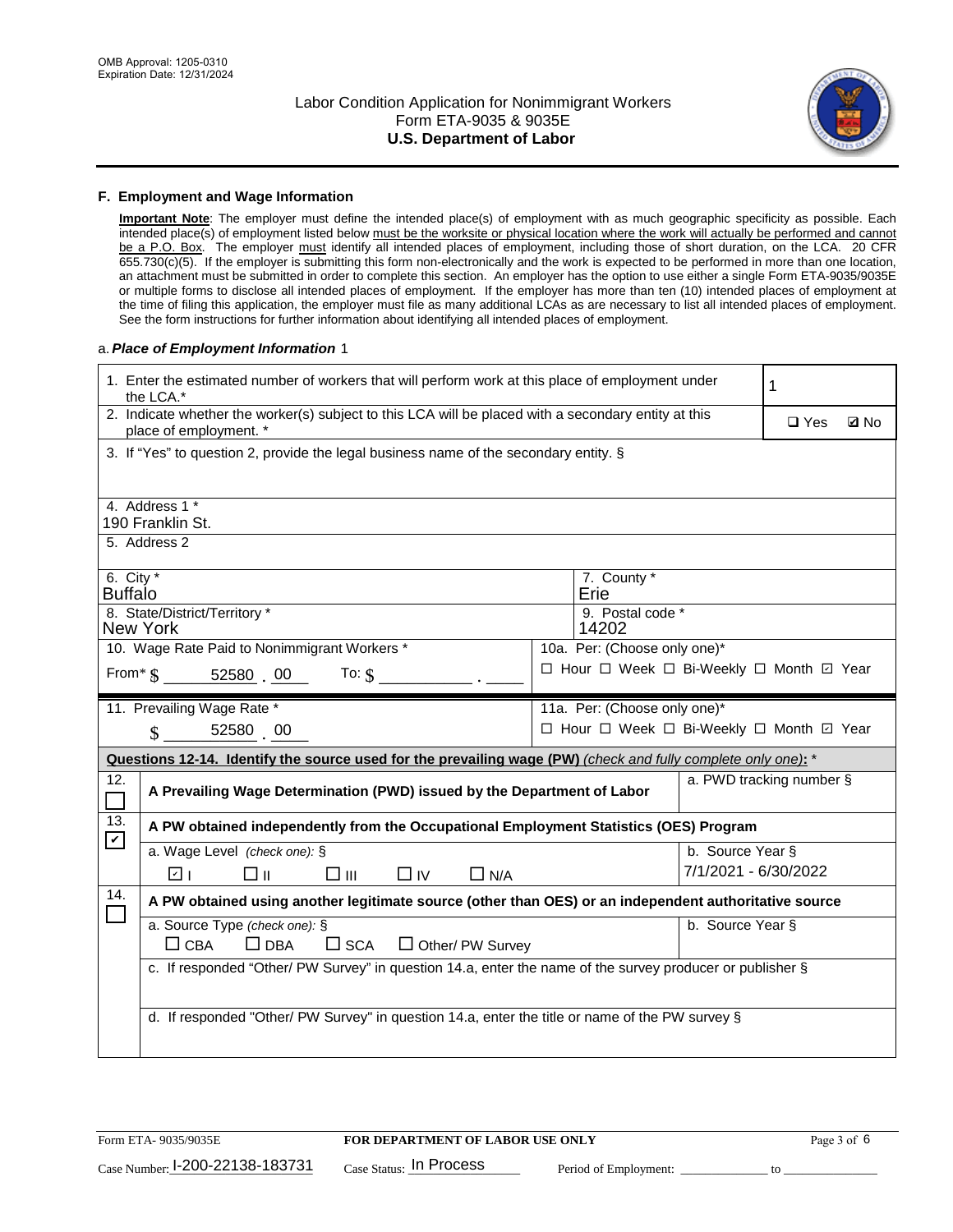

## **G. Employer Labor Condition Statements**

! *Important Note:* In order for your application to be processed, you MUST read Section G of the Form ETA-9035CP - General Instructions for the 9035 & 9035E under the heading "Employer Labor Condition Statements" and agree to all four (4) labor condition statements summarized below:

- (1) **Wages:** The employer shall pay nonimmigrant workers at least the prevailing wage or the employer's actual wage, whichever is higher, and pay for non-productive time. The employer shall offer nonimmigrant workers benefits and eligibility for benefits provided as compensation for services on the same basis as the employer offers to U.S. workers. The employer shall not make deductions to recoup a business expense(s) of the employer including attorney fees and other costs connected to the performance of H-1B, H-1B1, or E-3 program functions which are required to be performed by the employer. This includes expenses related to the preparation and filing of this LCA and related visa petition information. 20 CFR 655.731;
- (2) **Working Conditions:** The employer shall provide working conditions for nonimmigrants which will not adversely affect the working conditions of workers similarly employed. The employer's obligation regarding working conditions shall extend for the duration of the validity period of the certified LCA or the period during which the worker(s) working pursuant to this LCA is employed by the employer, whichever is longer. 20 CFR 655.732;
- (3) **Strike, Lockout, or Work Stoppage:** At the time of filing this LCA, the employer is not involved in a strike, lockout, or work stoppage in the course of a labor dispute in the occupational classification in the area(s) of intended employment. The employer will notify the Department of Labor within 3 days of the occurrence of a strike or lockout in the occupation, and in that event the LCA will not be used to support a petition filing with the U.S. Citizenship and Immigration Services (USCIS) until the DOL Employment and Training Administration (ETA) determines that the strike or lockout has ended. 20 CFR 655.733; and
- (4) **Notice:** Notice of the LCA filing was provided no more than 30 days before the filing of this LCA or will be provided on the day this LCA is filed to the bargaining representative in the occupation and area of intended employment, or if there is no bargaining representative, to workers in the occupation at the place(s) of employment either by electronic or physical posting. This notice was or will be posted for a total period of 10 days, except that if employees are provided individual direct notice by e-mail, notification need only be given once. A copy of the notice documentation will be maintained in the employer's public access file. A copy of this LCA will be provided to each nonimmigrant worker employed pursuant to the LCA. The employer shall, no later than the date the worker(s) report to work at the place(s) of employment, provide a signed copy of the certified LCA to the worker(s) working pursuant to this LCA. 20 CFR 655.734.

1. **I have read and agree to** Labor Condition Statements 1, 2, 3, and 4 above and as fully explained in Section G of the Form ETA-9035CP – General Instructions for the 9035 & 9035E and the Department's regulations at 20 CFR 655 Subpart H. \*

**Ø**Yes ロNo

### **H. Additional Employer Labor Condition Statements –H-1B Employers ONLY**

!**Important Note***:* In order for your H-1B application to be processed, you MUST read Section H – Subsection 1 of the Form ETA 9035CP – General Instructions for the 9035 & 9035E under the heading "Additional Employer Labor Condition Statements" and answer the questions below.

#### *a. Subsection 1*

| 1. At the time of filing this LCA, is the employer H-1B dependent? §                                                                                                                                                                                                    |  | $\Box$ Yes | ⊡ No      |            |
|-------------------------------------------------------------------------------------------------------------------------------------------------------------------------------------------------------------------------------------------------------------------------|--|------------|-----------|------------|
| 2. At the time of filing this LCA, is the employer a willful violator? $\S$                                                                                                                                                                                             |  |            | ⊡ No      |            |
| 3. If "Yes" is marked in questions H.1 and/or H.2, you must answer "Yes" or "No" regarding<br>whether the employer will use this application ONLY to support H-1B petitions or extensions of<br>status for exempt H-1B nonimmigrant workers? §                          |  |            | $\Box$ No |            |
| 4. If "Yes" is marked in question H.3, identify the statutory basis for the<br>$\Box$ \$60,000 or higher annual wage<br>exemption of the H-1B nonimmigrant workers associated with this<br>$\Box$ Master's Degree or higher in related specialty<br>$\Box$ Both<br>LCA. |  |            |           |            |
| H-1B Dependent or Willful Violator Employers -Master's Degree or Higher Exemptions ONLY                                                                                                                                                                                 |  |            |           |            |
| 5. Indicate whether a completed Appendix A is attached to this LCA covering any H-1B<br>nonimmigrant worker for whom the statutory exemption will be based <b>ONLY</b> on attainment of a<br>Master's Degree or higher in related specialty. §                          |  |            | ⊡ No      | $\Box$ N/A |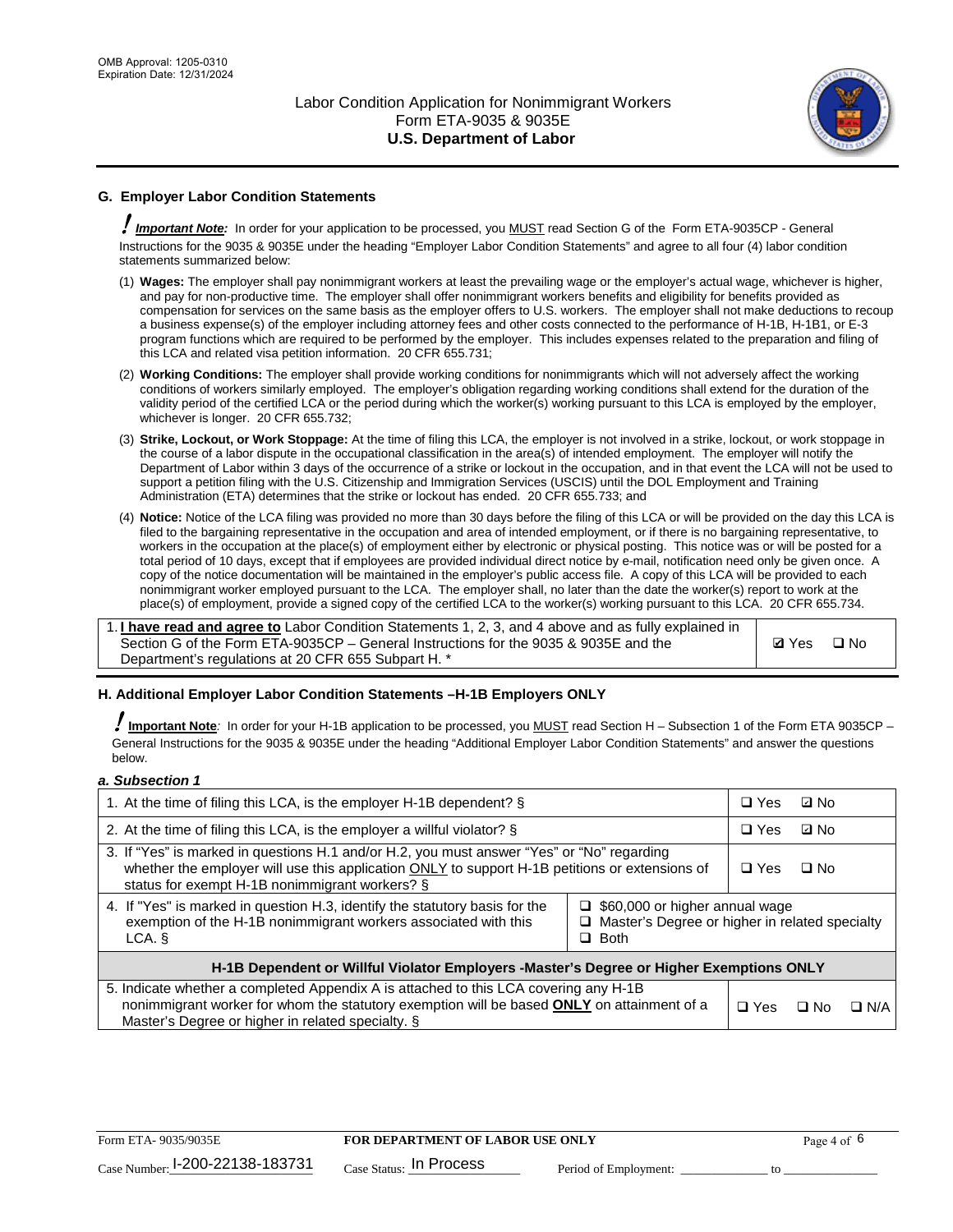

**If you marked "Yes" to questions H.a.1 (H-1B dependent) and/or H.a.2 (H-1B willful violator) and "No" to question H.a.3 (exempt H-1B nonimmigrant workers), you MUST read Section H – Subsection 2 of the Form ETA 9035CP – General Instructions for the 9035 & 9035E under the heading "Additional Employer Labor Condition Statements" and indicate your agreement to all three (3) additional statements summarized below.**

#### *b. Subsection 2*

- A. **Displacement:** An H-1B dependent or willful violator employer is prohibited from displacing a U.S. worker in its own workforce within the period beginning 90 days before and ending 90 days after the date of filing of the visa petition. 20 CFR 655.738(c);
- B. **Secondary Displacement:** An H-1B dependent or willful violator employer is prohibited from placing an H-1B nonimmigrant worker(s) with another/secondary employer where there are indicia of an employment relationship between the nonimmigrant worker(s) and that other/secondary employer (thus possibly affecting the jobs of U.S. workers employed by that other employer), unless and until the employer subject to this LCA makes the inquiries and/or receives the information set forth in 20 CFR 655.738(d)(5) concerning that other/secondary employer's displacement of similarly employed U.S. workers in its workforce within the period beginning 90 days before and ending 90 days after the date of such placement. 20 CFR 655.738(d). Even if the required inquiry of the secondary employer is made, the H-1B dependent or willful violator employer will be subject to a finding of a violation of the secondary displacement prohibition if the secondary employer, in fact, displaces any U.S. worker(s) during the applicable time period; and
- C. **Recruitment and Hiring:** Prior to filing this LCA or any petition or request for extension of status for nonimmigrant worker(s) supported by this LCA, the H-1B dependent or willful violator employer must take good faith steps to recruit U.S. workers for the job(s) using procedures that meet industry-wide standards and offer compensation that is at least as great as the required wage to be paid to the nonimmigrant worker(s) pursuant to 20 CFR 655.731(a). The employer must offer the job(s) to any U.S. worker who applies and is equally or better qualified for the job than the nonimmigrant worker. 20 CFR 655.739.

| 6. I have read and agree to Additional Employer Labor Condition Statements A, B, and C above and |         |           |
|--------------------------------------------------------------------------------------------------|---------|-----------|
| as fully explained in Section H – Subsections 1 and 2 of the Form ETA 9035CP – General           | l □ Yes | $\Box$ No |
| Instructions for the 9035 & 9035E and the Department's regulations at 20 CFR 655 Subpart H. §    |         |           |

### **I. Public Disclosure Information**

! **Important Note***:* You must select one or both of the options listed in this Section.

| 1. Public disclosure information in the United States will be kept at: * |  |  |  |  |  |  |  |
|--------------------------------------------------------------------------|--|--|--|--|--|--|--|
|--------------------------------------------------------------------------|--|--|--|--|--|--|--|

**sqrt** Employer's principal place of business □ Place of employment

### **J. Notice of Obligations**

A. Upon receipt of the certified LCA, the employer must take the following actions:

- o Print and sign a hard copy of the LCA if filing electronically (20 CFR 655.730(c)(3));<br>
Maintain the original signed and certified LCA in the employer's files (20 CFR 655.7
- Maintain the original signed and certified LCA in the employer's files (20 CFR 655.705(c)(2); 20 CFR 655.730(c)(3); and 20 CFR 655.760); and
- o Make a copy of the LCA, as well as necessary supporting documentation required by the Department of Labor regulations, available for public examination in a public access file at the employer's principal place of business in the U.S. or at the place of employment within one working day after the date on which the LCA is filed with the Department of Labor (20 CFR 655.705(c)(2) and 20 CFR 655.760).
- B. The employer must develop sufficient documentation to meet its burden of proof with respect to the validity of the statements made in its LCA and the accuracy of information provided, in the event that such statement or information is challenged (20 CFR 655.705(c)(5) and 20 CFR 655.700(d)(4)(iv)).
- C. The employer must make this LCA, supporting documentation, and other records available to officials of the Department of Labor upon request during any investigation under the Immigration and Nationality Act (20 CFR 655.760 and 20 CFR Subpart I).

*I declare under penalty of perjury that I have read and reviewed this application and that to the best of my knowledge, the*  information contained therein is true and accurate. I understand that to knowingly furnish materially false information in the *preparation of this form and any supplement thereto or to aid, abet, or counsel another to do so is a federal offense punishable by fines, imprisonment, or both (18 U.S.C. 2, 1001,1546,1621).*

| 1. Last (family) name of hiring or designated official *   2. First (given) name of hiring or designated official *   3. Middle initial §<br><b>Polat</b> | Joseph           |  |
|-----------------------------------------------------------------------------------------------------------------------------------------------------------|------------------|--|
| 4. Hiring or designated official title *<br><b>Executive Director</b>                                                                                     |                  |  |
| 5. Signature *                                                                                                                                            | 6. Date signed * |  |